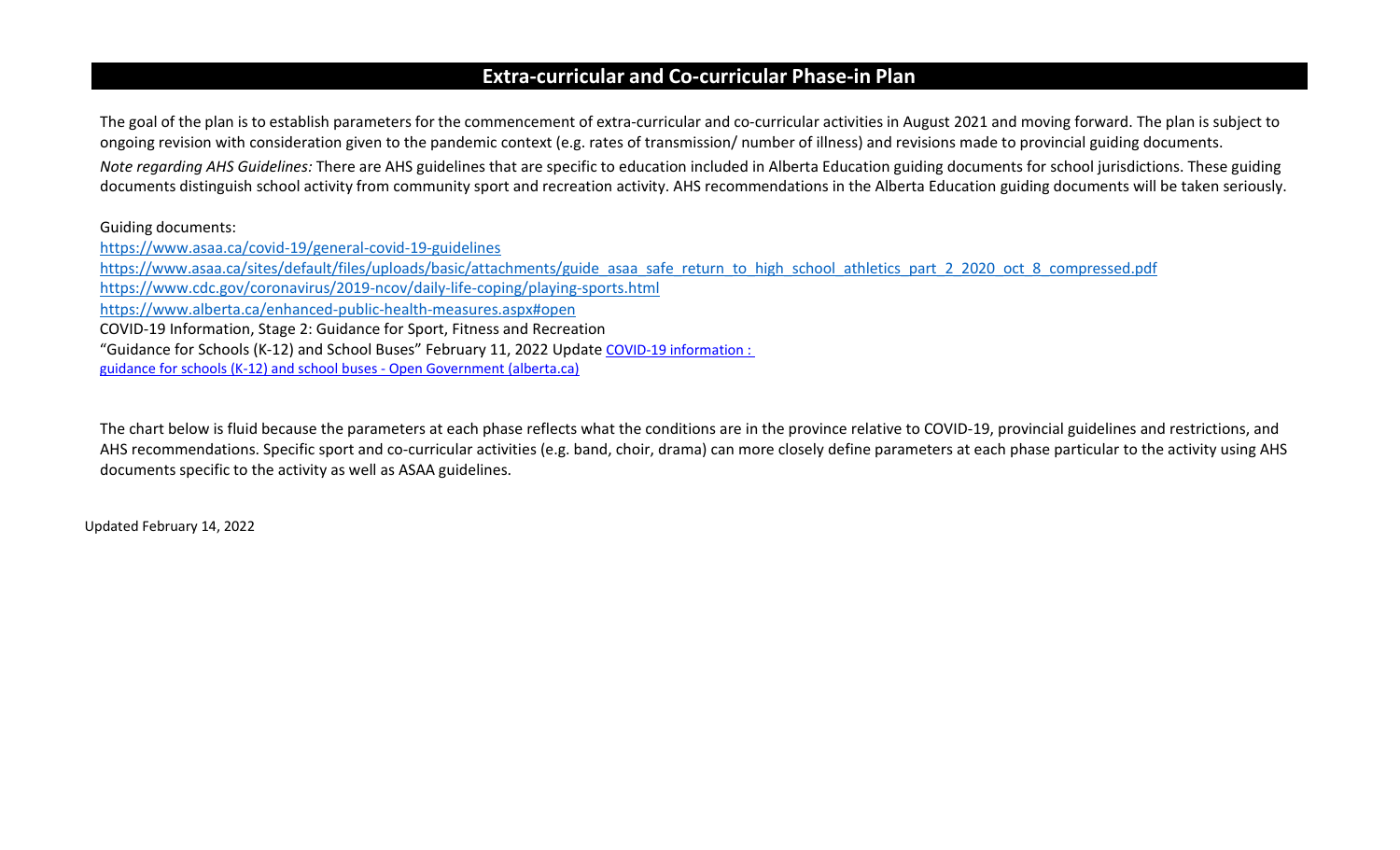| <b>PARAMETERS</b>                                                      | <b>PHASE 0</b>                           | <b>PHASE 1</b>                                                                                                                                                                                                                                           | <b>PHASE 2</b>                                                                                                                                                                                                                                                                                                                                                                                                                                                                                                                                                                                                                                                                                                                                                                                                                                                                                                                                                                                                                           | <b>PHASE 3 (with restrictions)</b>                                                                                                                                                                                                                                                                                                                                                                                                                                                                                                                                                                                                     |
|------------------------------------------------------------------------|------------------------------------------|----------------------------------------------------------------------------------------------------------------------------------------------------------------------------------------------------------------------------------------------------------|------------------------------------------------------------------------------------------------------------------------------------------------------------------------------------------------------------------------------------------------------------------------------------------------------------------------------------------------------------------------------------------------------------------------------------------------------------------------------------------------------------------------------------------------------------------------------------------------------------------------------------------------------------------------------------------------------------------------------------------------------------------------------------------------------------------------------------------------------------------------------------------------------------------------------------------------------------------------------------------------------------------------------------------|----------------------------------------------------------------------------------------------------------------------------------------------------------------------------------------------------------------------------------------------------------------------------------------------------------------------------------------------------------------------------------------------------------------------------------------------------------------------------------------------------------------------------------------------------------------------------------------------------------------------------------------|
| <b>Activity Level</b>                                                  | No extra-curricular<br>sports/activities | Limited to no extra-<br>curricular sports /<br>activities.<br><b>Activity may be</b><br>restricted to<br>practices only at<br>secondary level.<br>Any activity will be<br>in accordance with<br>Alberta Health<br><b>Services (AHS)</b><br>restrictions. | Extra-curricular sports/activities permitted with restrictions as outlined<br>below and in keeping with any AHS and/or municipal guidelines.<br>*For cohorts of students who are younger than age 12, there will be a more<br>cautious implementation given the unknown outcome of vaccination rates<br>and transmission (e.g. starting with no after-school activities and reviewing<br>on an ongoing basis).<br>*Field trips forms require acknowledgement of potential hazard of COVID-19 and transmission (e.g. starting with no after-school activities and reviewing<br>infection.<br>*If another variant or illness presents the Division will respond as per AHS<br>guidelines.                                                                                                                                                                                                                                                                                                                                                  | Extra-curricular sports/activities permitted with restrictions as outlined<br>below.<br>*Partial/Full vaccination in provincial context. As of Feb. 11, 2022, no proof<br>of vaccination/COVID testing required.<br>*For cohorts of students who are younger than age 12, there may be a more<br>cautious implementation given the unknown outcome of vaccination rates<br>on an ongoing basis)<br>*Many, if not most, AHS provincial restrictions relative to sport and<br>recreation are less rigorous than Phase 2.<br>*If another variant or illness presents, the Division will respond as per AHS<br>guidelines/recommendations. |
| <b>Cohorts</b>                                                         | No activity groups                       | <b>AHS</b> guidelines                                                                                                                                                                                                                                    | No limit on cohorts other than groups of students who are younger than age<br>12 where it is recommended that cohorts at a maximum of 50 (AHS).                                                                                                                                                                                                                                                                                                                                                                                                                                                                                                                                                                                                                                                                                                                                                                                                                                                                                          | No limit on cohorts other than groups of students who are younger than age<br>12 where it is recommended that cohorts are at a maximum of 50 (AHS).                                                                                                                                                                                                                                                                                                                                                                                                                                                                                    |
| <b>Audience</b>                                                        | No Audience/Fans/<br>Performances        | <b>AHS</b> guidelines                                                                                                                                                                                                                                    | Outdoor Events - Restriction Exemption Program as well as other protocols<br>including 1/3 capacity of facility or 150 non-fixed seating, physical distancing 2022.<br>between non-household parties, no standing audiences; masks may be<br>required. Cross country may need consideration (crowds, physical distancing) 2022. Spectators aged 13 and over must wear masks.<br>Indoor Events: Limited or no indoor event spectators. Schools may move to<br>cautious implementation of "controlled events." Controlled events are those Facility limit of 500 spectators or 50% of capacity if facility has capacity of<br>with REP in place, identified participants (e.g., team rosters or list of students arger than 500.<br>by name) and limited number of spectators for each participant. Spectators<br>requiredto wear masks, physical distancing between non-household parties.<br>Live streaming will be explored at each school site to facilitate virtual<br>spectator access for events that are restricted to spectators. | Outdoor Events - Restriction Exemption Program removed as of February 11,<br>Indoor Events - Restriction Exemption Program removed as of February 11,<br>Social distancing between families is encouraged.                                                                                                                                                                                                                                                                                                                                                                                                                             |
| <b>Travel</b>                                                          | No Travel                                | <b>AHS</b> guidelines                                                                                                                                                                                                                                    | Provincial play permitted pending provincial and national guidelines.                                                                                                                                                                                                                                                                                                                                                                                                                                                                                                                                                                                                                                                                                                                                                                                                                                                                                                                                                                    | Provincial play permitted adhering to provincial and national guidelines                                                                                                                                                                                                                                                                                                                                                                                                                                                                                                                                                               |
| <b>Tournaments</b>                                                     | No Tournaments                           | <b>AHS</b> guidelines                                                                                                                                                                                                                                    | Tournaments permitted adhering to any provincial/national/<br>international travel restrictions.                                                                                                                                                                                                                                                                                                                                                                                                                                                                                                                                                                                                                                                                                                                                                                                                                                                                                                                                         | Tournaments permitted adhering to any provincial/national/<br>international travel restrictions.                                                                                                                                                                                                                                                                                                                                                                                                                                                                                                                                       |
| <b>Masking Hygiene</b><br><b>Practices</b><br><b>Social Distancing</b> |                                          | Masking & hygiene<br>guidelines will be<br>guidance                                                                                                                                                                                                      | Coaches/trainers/supervisors of activities/practices must be masked and<br>maintain social distancing when not engaged in physical activity with<br>followed as per AHS athletes. Non-playing players must mask for events. Performers<br>playing/singing without a mask must be socially distanced. Hand sanitization<br>centers.                                                                                                                                                                                                                                                                                                                                                                                                                                                                                                                                                                                                                                                                                                       | Supervisors of indoor activities/performances must be masked and maintain<br>social distancing.<br>During extra-curricular activities, mask protocols still apply for individuals<br>aged 13 and older. Athletes/Performers/Coaches/Trainers/Officials must be<br>masked when entering/exiting indoor school facilities and within all common<br>areas, hallways, and washrooms. Hand sanitization stands available.<br>Athletes/Performers/Coaches/Trainers/Officials do not need to be masked<br>during the activity when socially distanced from spectators.                                                                        |
| <b>Volunteers</b>                                                      | No Volunteers                            | <b>AHS Guide</b>                                                                                                                                                                                                                                         | Volunteers following above guidelines.                                                                                                                                                                                                                                                                                                                                                                                                                                                                                                                                                                                                                                                                                                                                                                                                                                                                                                                                                                                                   | Volunteers following above guidelines.                                                                                                                                                                                                                                                                                                                                                                                                                                                                                                                                                                                                 |
| <b>Changerooms</b>                                                     | No Changerooms                           | <b>No Changerooms</b>                                                                                                                                                                                                                                    | Assigned rooms.                                                                                                                                                                                                                                                                                                                                                                                                                                                                                                                                                                                                                                                                                                                                                                                                                                                                                                                                                                                                                          | Assigned Rooms.                                                                                                                                                                                                                                                                                                                                                                                                                                                                                                                                                                                                                        |
| Equipment                                                              | No Equipment                             | Equipment used-<br>cleaning<br>protocols                                                                                                                                                                                                                 | Limit shared equipment/materials, no team water bottles, hand sanitizer.                                                                                                                                                                                                                                                                                                                                                                                                                                                                                                                                                                                                                                                                                                                                                                                                                                                                                                                                                                 | Follow AHS guidelines with appropriate sanitization of<br>equipment/materials, hand sanitizer.                                                                                                                                                                                                                                                                                                                                                                                                                                                                                                                                         |